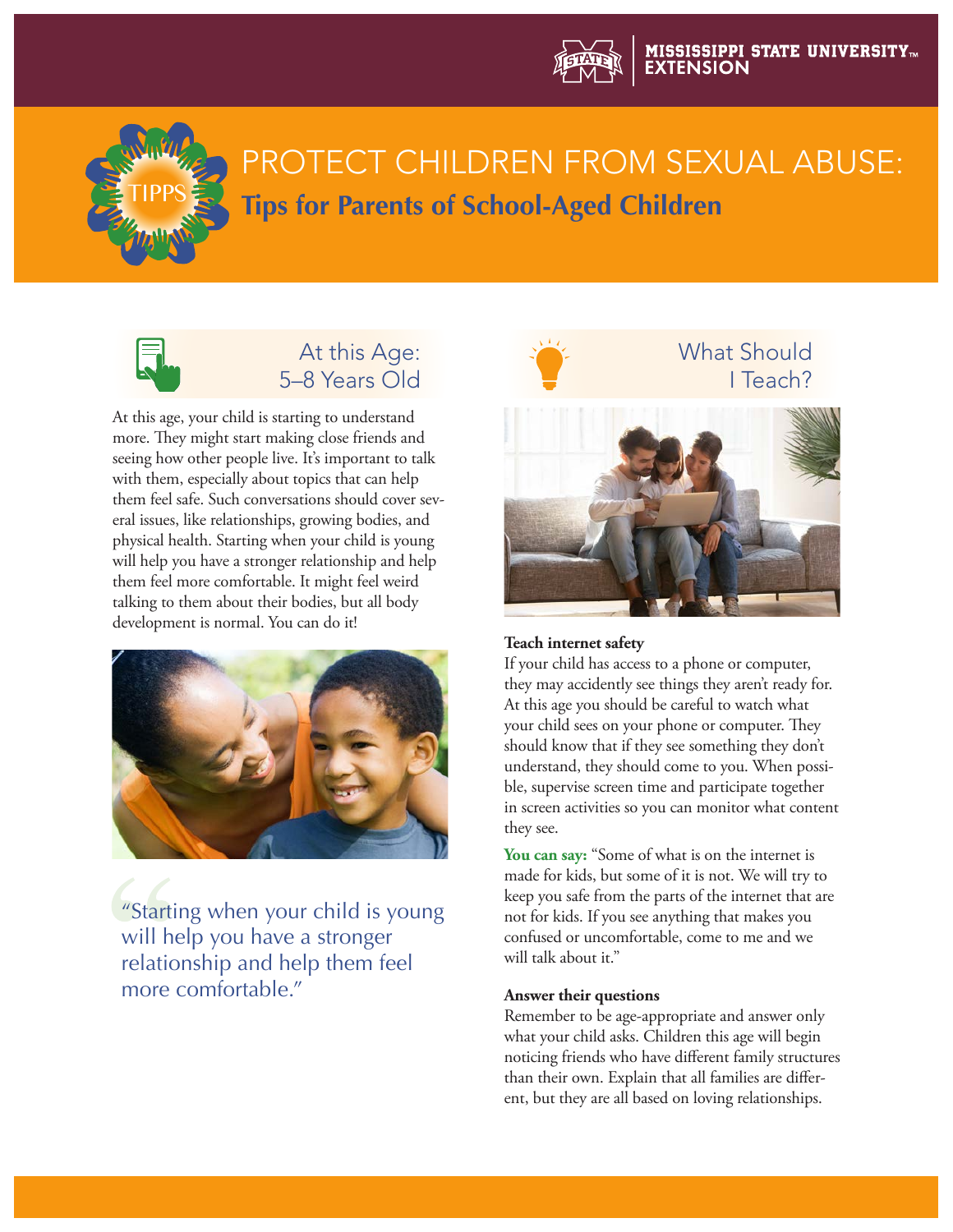#### **Teach them about consent**

When we say "consent," we mean that no one is allowed to force anyone else to do things with their body that they do not want to do. This includes sexual behaviors, but it also extends to things like tickling, hugging, kissing, and rough-and-tumble playing. Beginning discussions about consent now can help your child feel safe in their own body, learn to trust others, and set good boundaries. This builds a strong foundation for later discussions about sexual consent as your child grows.



"Beginning discussions about consent now can help your child feel safe in their own body, learn to trust others, and set good boundaries."

**You can say:** "Your body is yours, and you are in charge of it. No one is allowed to touch you or make you do anything with your body that you don't want to do. If someone tries to, you can always tell me, and we will solve the problem together." And: "Other people's bodies are theirs and they are in charge of them. We never touch anyone else without their permission or make them do anything with their bodies that they don't want to do."

#### **Discuss reproduction**

Start talking about how people make more people. If you or someone they know has a baby, they might ask questions. You may want to work up to talking about reproduction by talking in terms of building blocks or puzzles, which are more familiar to young children.

**For instance, you might say:** "All people are made of millions of tiny pieces, called cells. Making new

people requires building them out of cells, just like putting together pieces of a puzzle or building a block tower. Adults who love each other and have different kinds of cells can team up to put these pieces together to start building a new baby. Once these cells are started, most of the building takes place inside of a mom's body during pregnancy. There, the cells grow and make even more cells, until all the cells come together to make a baby that is ready to be born."

If your child is very curious and asks a lot of questions, you can tell them the real terms for how people make babies, but without all the detail.

**You can say:** "A mommy has an egg, and a daddy has a sperm. When they come together, they can make a baby."

You know your child best, so follow their lead in how much you tell them.



## How Do I Teach That?

#### **When**

You can easily bring up the conversation with your child if a family member or friend becomes pregnant. You can also talk when you see something in a show you are watching together, like people in a relationship. Your child will probably ask a lot of questions during this stage of life, so there will be plenty of times for you to talk.

Opportunities to talk about consent happen all the time. Make a practice of asking your child, "Would you like a hug?" before hugging them, for example. Never force a child to hug or kiss anyone, including adult relatives and friends, even if this could hurt that adult's feelings—use the opportunity to teach children and adults that consent is always a top priority.

#### **Where**

It is best to have these conversations with your child in private. Make sure your child feels comfortable wherever you decide to talk. This could be your child's bedroom, the playroom, the living room, or the bathroom.

#### **How**

You will probably feel uncomfortable when having these conversations. That is completely normal, but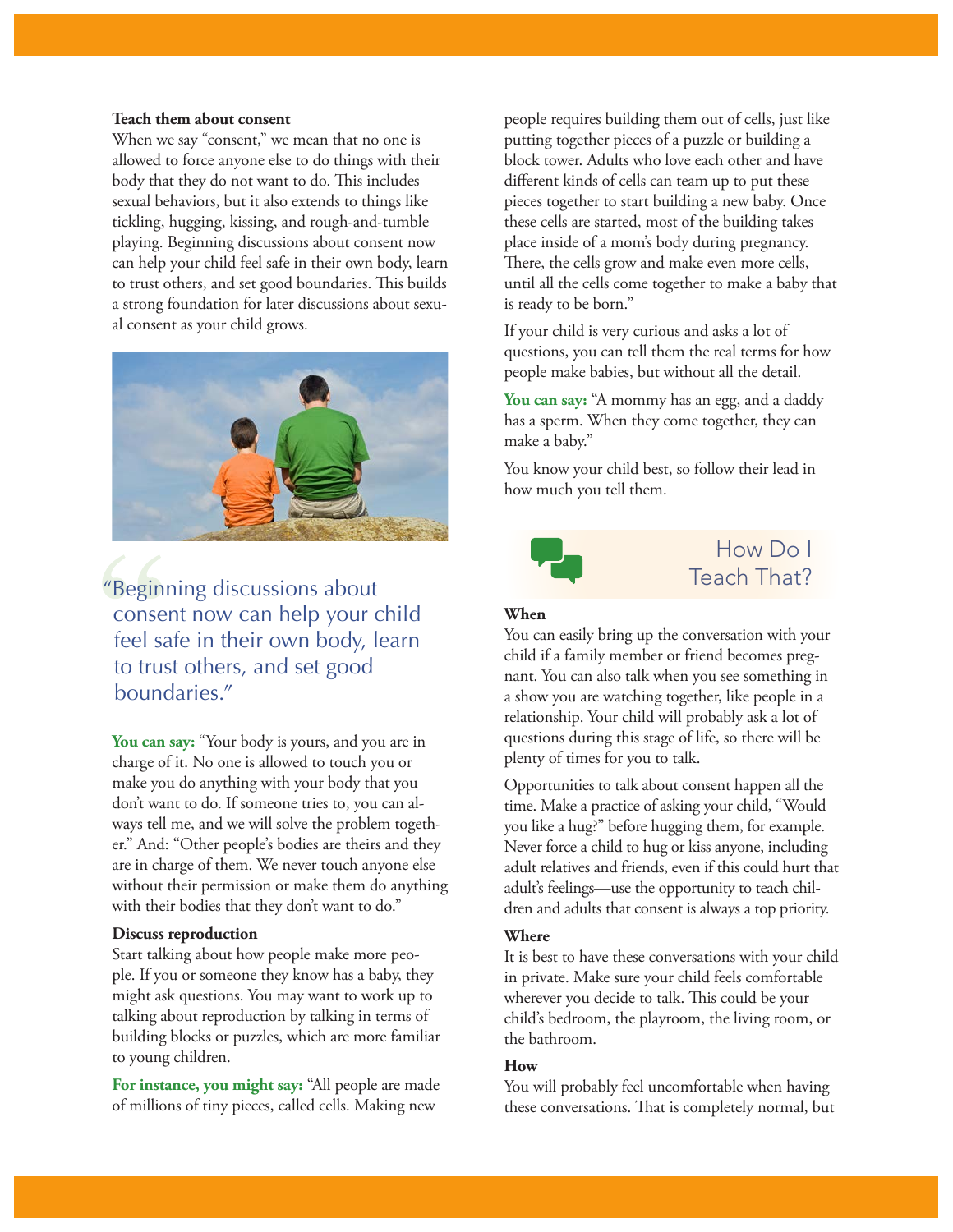it is important to act natural and talk openly with your child. This will help them feel comfortable and encourage them to come to you again about the subject in the future.

When interacting with children, show the importance of consent by giving them options, such as asking, "Would you like a hug or a fist bump?" Help children learn to respect boundaries by intervening in children's physical play when they are not respecting consent boundaries.

When your child asks you a question, answer honestly. You don't have to tell them everything you know, but understand that you are your child's most important educator on this subject. It is perfectly fine if you don't know the answer to one of your child's questions. Simply say, "I don't know. I need to learn more about that first." Just be sure to come back to the topic later when you have the answer or feel more prepared to talk to your child. These early conversations will shape how they talk to you about issues when they are preteens and teenagers.



# Great Books for Your Child

These conversations can be tricky and awkward. Thankfully, there are books that can guide you through these important topics and teach you what to say about sensitive subjects. You can read with your child and give them books to read alone. The books listed below can help you and your child feel more comfortable.

*It's Not the Stork! A Book about Girls, Boys, Bodies, Babies, Families, and Friends* by Robie H. Harris This book will help you talk with your child about how babies are made. It also shows them how both boys and girls grow up.

### *I Said No! A Kid-to-Kid Guide to Keeping Private Parts Private* by Kimberly King This is a great book to teach your child that their body is their own. It will help your child learn to set healthy body boundaries.

*My Body! What I Say Goes!* by Jayneen Sanders This is a good book to help your child learn what safe and unsafe relationships look like. It will also help your child know to talk to you or another adult if they ever feel unsafe.